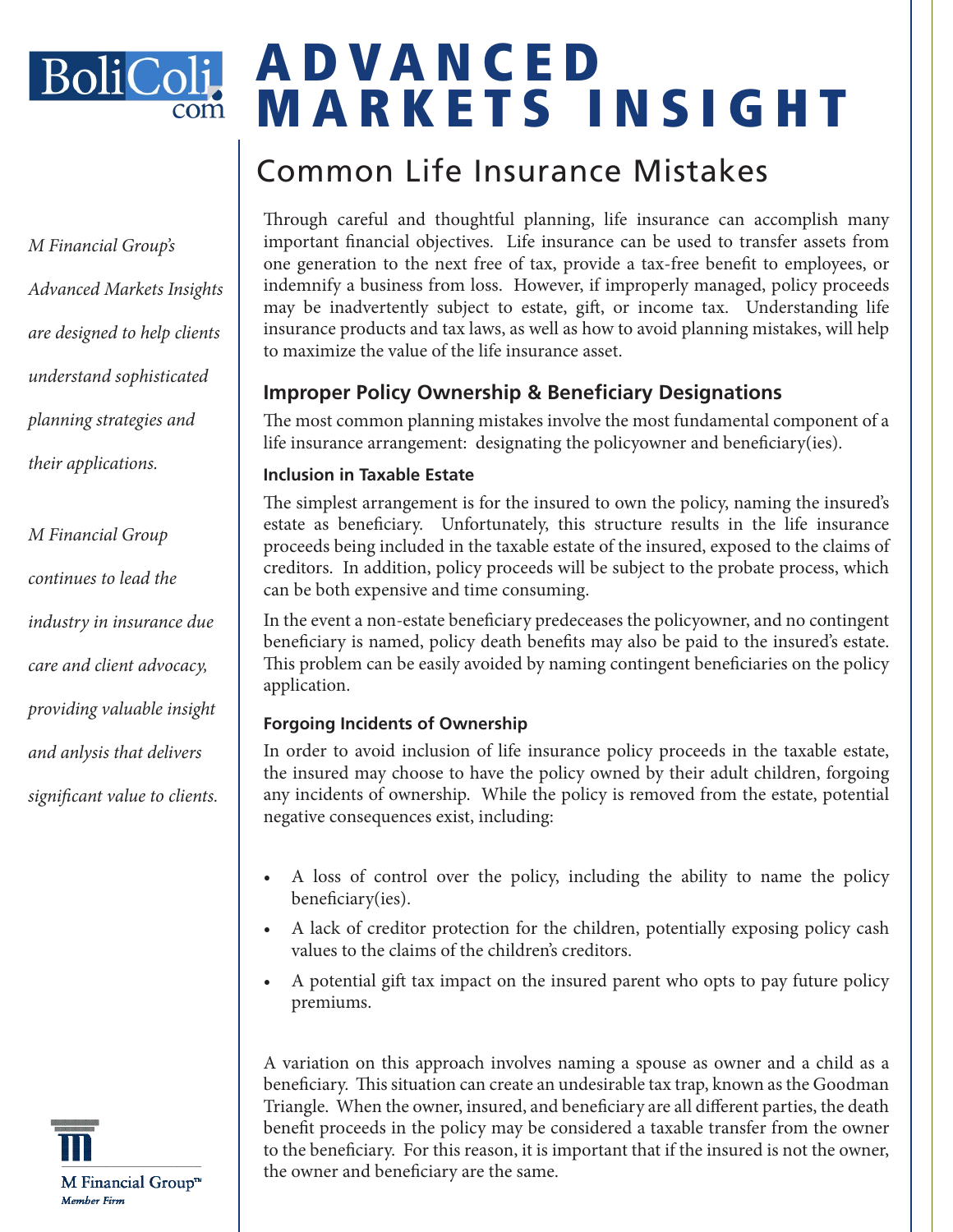#### **Irrevocable Life Insurance Trust**

An irrevocable life insurance trust (ILIT) is commonly used to keep life insurance proceeds out of the taxable estate, while ensuring the estate has a necessary amount of liquidity to meet any outstanding obligations at death, including the payment of estate taxes. It is generally best for the trust document to allow the trustee to apply for, own, and be the beneficiary of the insurance policy.

Transferring an existing policy to a trust can have adverse tax consequences:

- A gift of a policy or funds to an ILIT is a taxable event.
- A policy gifted to a trust within three years of death will be included in the taxable estate of the decedent.

# **Transfer-for-Value**

The "transfer-for-value" problem occurs when interest in a life insurance policy is transferred to another party in exchange for "valuable consideration." In most circumstances, life insurance death benefits are payable free of income tax. However, if the transfer-for-value rule is violated, the death benefit proceeds are taxable.

A transfer of the ownership of a policy does not have to occur for a transfer to take place. A transfer-for-value violation can be triggered by naming someone as the beneficiary in exchange for valuable consideration.

Consideration is broadly defined. While it is clear that a transfer-for-value violation occurs when an individual transfers the ownership of his or her policy in exchange for cash, money does not need to change hands for the rule to apply. A mutual promise can be enough to cause the transfer-for-value rule to apply.

Transfers to the insured, a partner of the insured, a partnership in which the insured is a partner, or a corporation in which the insured is an officer or shareholder are exceptions to the rule. Under these circumstances, death benefit proceeds will generally not be subject to income tax.

## **1035 Exchanges**

Section 1035 of the Internal Revenue Code (IRC) states that no gain or loss shall be recognized on the exchange of a contract of life insurance for a) another contract of life insurance, b) an endowment,1 c) an annuity contract, or d) a qualified long-term care insurance contract.

Because the intent of Section 1035 is to allow for tax deferral, rather than tax elimination, an annuity or endowment may not be exchanged for a life insurance policy. If an annuity or endowment is exchanged for a permanent life contract, any gain in the contract at the time of exchange would be currently reportable.

#### **1035 Exchanges of Policies with Outstanding Loans**

In most circumstances, replacing a life insurance policy with a new life insurance policy will result in the policyholder owning a new contract with a basis equal to that of the original contract and the deferral of the recognition of any taxable gain. However, the IRS has described circumstances where the policyholder receives a new insurance policy as well as some additional payment of cash or other property as a result of the exchange. The IRS refers to these additional amounts as "boot." If the policy holder receives "boot" in an otherwise tax-free exchange, gain will be recognized to the extent of the boot received.

For this reason, life insurance policies with outstanding policy loans require special care during the exchange process in order to avoid adverse tax consequences.<sup>2</sup> The policyholder has two options when exchanging a policy with an outstanding loan:

1. Pay off the loan before the exchange. The original policy may have sufficient cash value available for withdrawal or partial surrender that can be used to pay off an existing policy loan. However, when this approach is used in close proximity to a 1035 exchange, the IRS may regard the repayment of the loan and the 1035 exchange as one integrated transaction, deeming the amount of the loan that was paid off as "boot." It is therefore advisable to either use a source of funds outside of the policy cash values to repay the loan or wait a reasonable period of time before initiating a 1035 exchange.

<sup>1</sup> An Endowment contract is defined as a contract with an insurance company that depends, in part, on the life expectancy of the insured, but that may be payable in full in a single payment during the insured's life.

<sup>2</sup> IRC sections 1031(b) and (c); see also Rev. Rule 2003-56, and Private Letter Rulings 9141025 and 8905004.